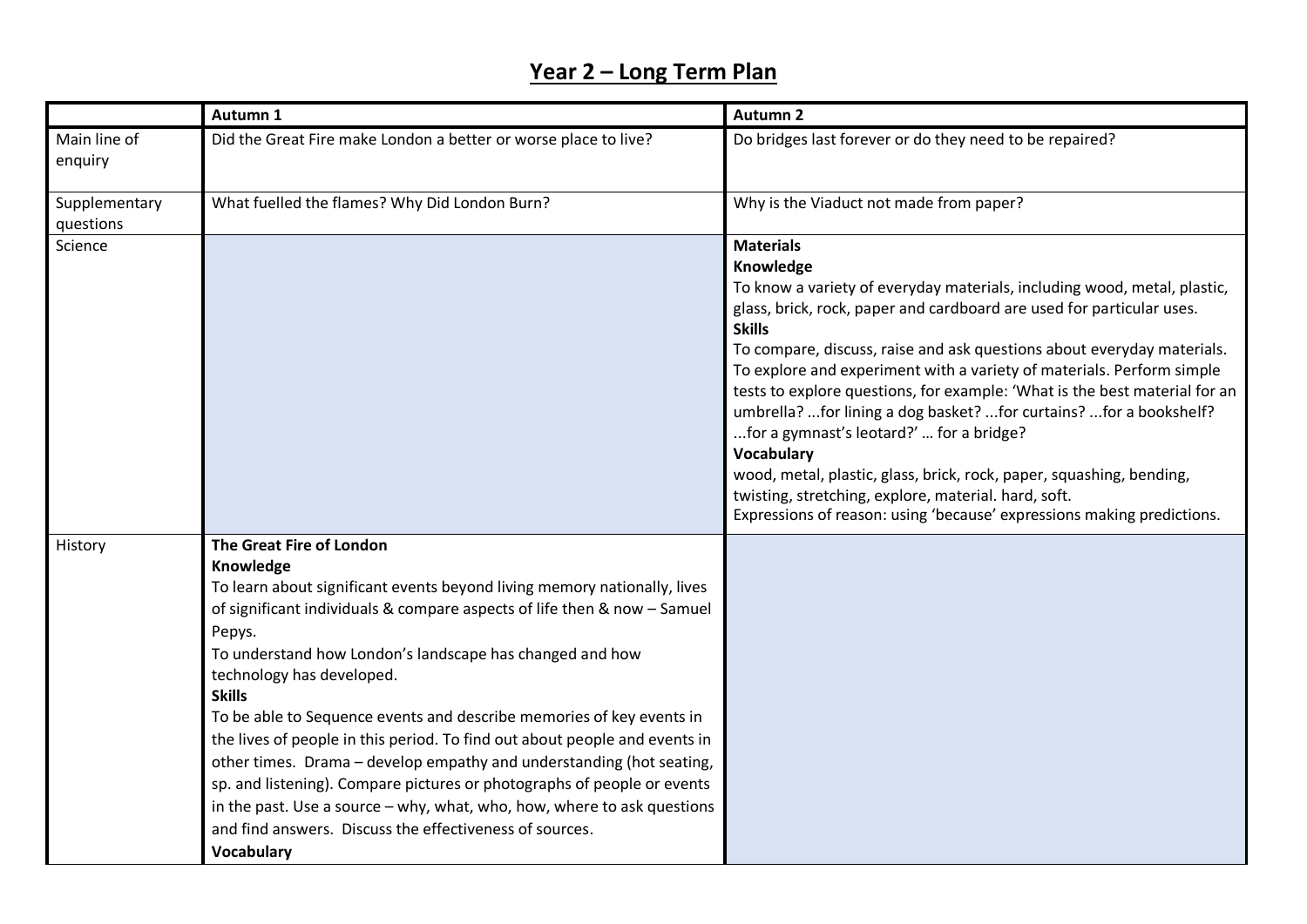|           | Thomas Farynor, baker, Pudding Lane, 1666, smoke, fire, flames, escape,<br>window, climbed, Samuel Pepys, frightened, burning, wooden,<br>buildings, Lord Mayor, River Thames, water squirts, fire hooks, burned,<br>diary.                                                                                                                                                                                                                                                                                                                                                                                               |                                                                                                                                                                                                                                                                                                                                                                                                                                                                                                                                                                                                                                                                                                                                                                                                                                                                                                                                                                                                                                                                                                                    |
|-----------|---------------------------------------------------------------------------------------------------------------------------------------------------------------------------------------------------------------------------------------------------------------------------------------------------------------------------------------------------------------------------------------------------------------------------------------------------------------------------------------------------------------------------------------------------------------------------------------------------------------------------|--------------------------------------------------------------------------------------------------------------------------------------------------------------------------------------------------------------------------------------------------------------------------------------------------------------------------------------------------------------------------------------------------------------------------------------------------------------------------------------------------------------------------------------------------------------------------------------------------------------------------------------------------------------------------------------------------------------------------------------------------------------------------------------------------------------------------------------------------------------------------------------------------------------------------------------------------------------------------------------------------------------------------------------------------------------------------------------------------------------------|
| Geography | Important landmarks in London (at the time of the great fire of                                                                                                                                                                                                                                                                                                                                                                                                                                                                                                                                                           |                                                                                                                                                                                                                                                                                                                                                                                                                                                                                                                                                                                                                                                                                                                                                                                                                                                                                                                                                                                                                                                                                                                    |
|           | London and present day).                                                                                                                                                                                                                                                                                                                                                                                                                                                                                                                                                                                                  |                                                                                                                                                                                                                                                                                                                                                                                                                                                                                                                                                                                                                                                                                                                                                                                                                                                                                                                                                                                                                                                                                                                    |
|           | Knowledge                                                                                                                                                                                                                                                                                                                                                                                                                                                                                                                                                                                                                 |                                                                                                                                                                                                                                                                                                                                                                                                                                                                                                                                                                                                                                                                                                                                                                                                                                                                                                                                                                                                                                                                                                                    |
|           | To learn about some important landmarks in London (at the time of the                                                                                                                                                                                                                                                                                                                                                                                                                                                                                                                                                     |                                                                                                                                                                                                                                                                                                                                                                                                                                                                                                                                                                                                                                                                                                                                                                                                                                                                                                                                                                                                                                                                                                                    |
|           | great fire of London and present day).                                                                                                                                                                                                                                                                                                                                                                                                                                                                                                                                                                                    |                                                                                                                                                                                                                                                                                                                                                                                                                                                                                                                                                                                                                                                                                                                                                                                                                                                                                                                                                                                                                                                                                                                    |
|           | <b>Skills</b>                                                                                                                                                                                                                                                                                                                                                                                                                                                                                                                                                                                                             |                                                                                                                                                                                                                                                                                                                                                                                                                                                                                                                                                                                                                                                                                                                                                                                                                                                                                                                                                                                                                                                                                                                    |
|           | To use aerial photographs and plan perspectives to recognise landmarks<br>and basic human and physical features of London;                                                                                                                                                                                                                                                                                                                                                                                                                                                                                                |                                                                                                                                                                                                                                                                                                                                                                                                                                                                                                                                                                                                                                                                                                                                                                                                                                                                                                                                                                                                                                                                                                                    |
|           | devise a simple map; and use and construct basic symbols in a key.                                                                                                                                                                                                                                                                                                                                                                                                                                                                                                                                                        |                                                                                                                                                                                                                                                                                                                                                                                                                                                                                                                                                                                                                                                                                                                                                                                                                                                                                                                                                                                                                                                                                                                    |
|           | <b>Vocabulary</b>                                                                                                                                                                                                                                                                                                                                                                                                                                                                                                                                                                                                         |                                                                                                                                                                                                                                                                                                                                                                                                                                                                                                                                                                                                                                                                                                                                                                                                                                                                                                                                                                                                                                                                                                                    |
|           | key human features, including: city, town, house, shop, river,                                                                                                                                                                                                                                                                                                                                                                                                                                                                                                                                                            |                                                                                                                                                                                                                                                                                                                                                                                                                                                                                                                                                                                                                                                                                                                                                                                                                                                                                                                                                                                                                                                                                                                    |
| Art / DT  | Look at the works of Artists Ken Done & Claude Monet cityscapes &<br>(London Landmark paintings)<br>to develop a wide range of art and design techniques in using colour,<br>pattern, texture, line, shape, form and space<br>(London Landscapes)<br>Knowledge<br>To learn about the artist Ken Done and his style of observational<br>sketching and painting of Landmark buildings.<br><b>Skills</b><br>Use a range of drawing materials in order to make observational<br>drawings of London landmark buildings.<br><b>Vocabulary</b><br>Landscape, Cityscape, drawing, detail, structure, perspective, focal<br>point. | Creating a timed marble run will be an appealing way to further<br>children's experience of Design Technology. In this project, children will<br>learn to work to design criteria (time) and can really use their<br>imagination to make the final product functional as well as attractive.<br>Additionally, the element of a class competition as the finale to the<br>project will also provide the opportunity to check understanding and<br>transfer of knowledge.<br>Select from and use a wide range of materials, according to<br>their characteristics<br>Build structures, exploring how they can be made stable<br>Evaluate their ideas and products against design criteria<br>Knowledge<br>How to design and build a functioning marble run.<br><b>Skills</b><br>To design and draw a marble run they will need to choose the suitable<br>materials and appropriate measures in order to construct effectively.<br>The pupils will need to use appropriate methods of joining when<br>building their structure. Pupils will test their model to see if marbles will<br>run down.<br><b>Vocabulary</b> |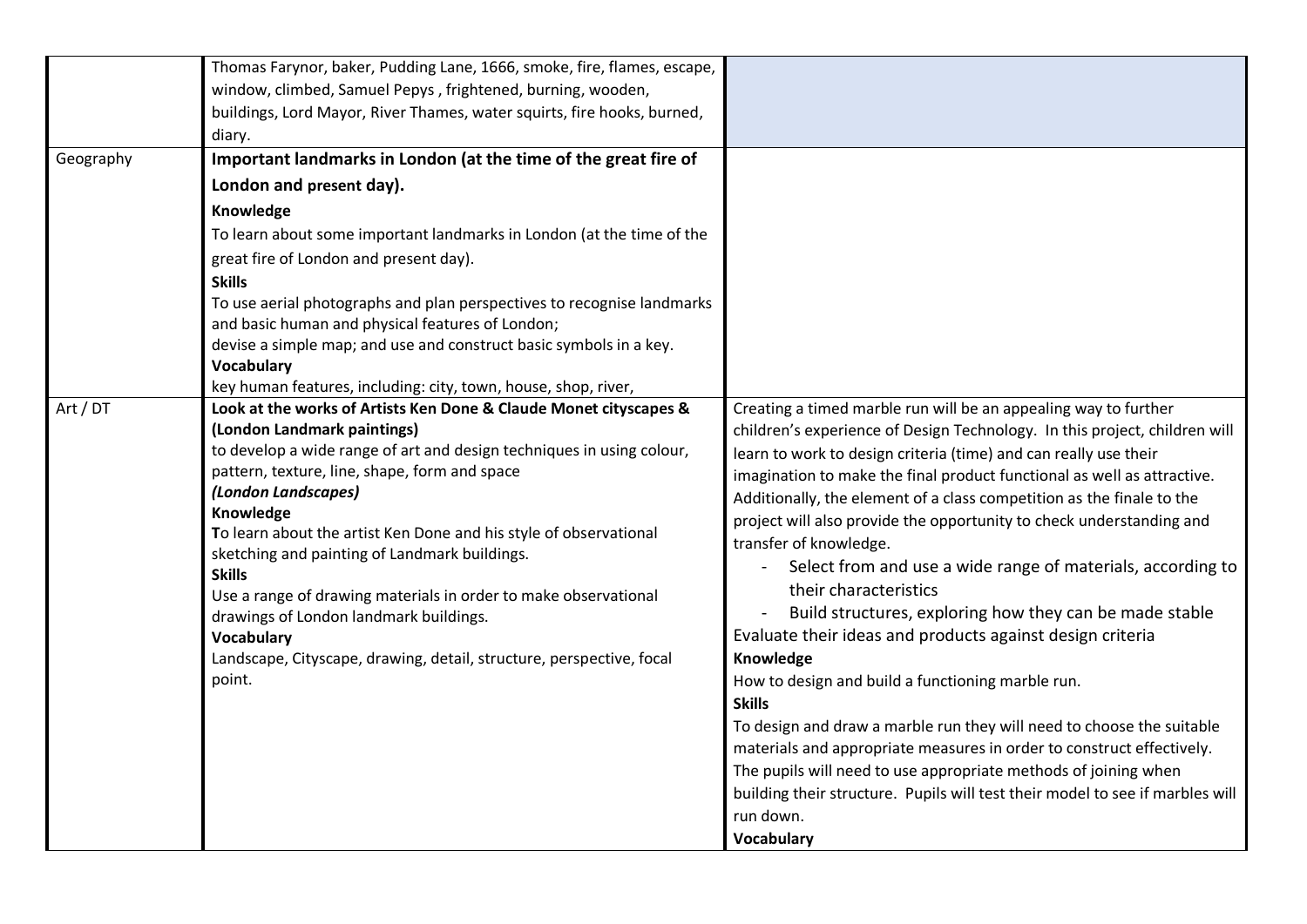|            |                                                                    | Construct, measure, build, design, join, fit, cut, width, length, height, |
|------------|--------------------------------------------------------------------|---------------------------------------------------------------------------|
|            |                                                                    | material.                                                                 |
| English    | Stimulus/Novel - Vlad and the Great Fire of London / Great Fire of | <b>Stimulus/Novel</b> - The Hodgeheg Dick King Smith                      |
|            | London story book                                                  | <b>Non – Fiction – Instructions</b>                                       |
|            | <b>Poetry</b> – Nursery Rhymes (ring-o-ring of rosies)             | Narrative - Anthony Brown The Tunnel                                      |
|            | Non - Fiction - Chronological reports, Newspapers, Diaries         |                                                                           |
| Enrichment | Workshop - The Great Fire of London.                               | Design and create a model a 3D bridge from a selection of materials.      |
| Activities |                                                                    |                                                                           |

|               | Spring 1                                                            | <b>Spring 2</b>                                                            |
|---------------|---------------------------------------------------------------------|----------------------------------------------------------------------------|
| Main line of  | Why is it important for hospitals to be clean?                      | How do we keep ourselves healthy?                                          |
| enquiry       |                                                                     |                                                                            |
| Supplementary | Why do we remember Florence Nightingale, Marie Curie, Mary Seacole? | What would make them healthier? Can you design a health                    |
| questions     | How did they improve the lives of others?                           | improvement plan?                                                          |
| Science       |                                                                     | <b>Animals including Humans</b>                                            |
|               |                                                                     | Knowledge                                                                  |
|               |                                                                     | Understand that animals, including humans, have offspring which grow       |
|               |                                                                     | into adults. Find out about and describe the basic needs of animals,       |
|               |                                                                     | including humans, for survival (water, food and air)                       |
|               |                                                                     | Describe the importance for humans of exercise, eating the right           |
|               |                                                                     | amounts of different types of food, and hygiene.                           |
|               |                                                                     | <b>Skills</b>                                                              |
|               |                                                                     | Ask simple questions and recognise that can be answered in different       |
|               |                                                                     | ways. To observe closely, using simple equipment and perform simple        |
|               |                                                                     | tests. To Gather and record data to help in answering questions.           |
|               |                                                                     | <b>Vocabulary</b>                                                          |
|               |                                                                     | Water, food, air, exercise, offspring, survival, hygiene, nutrition, grow, |
|               |                                                                     | adults diet,                                                               |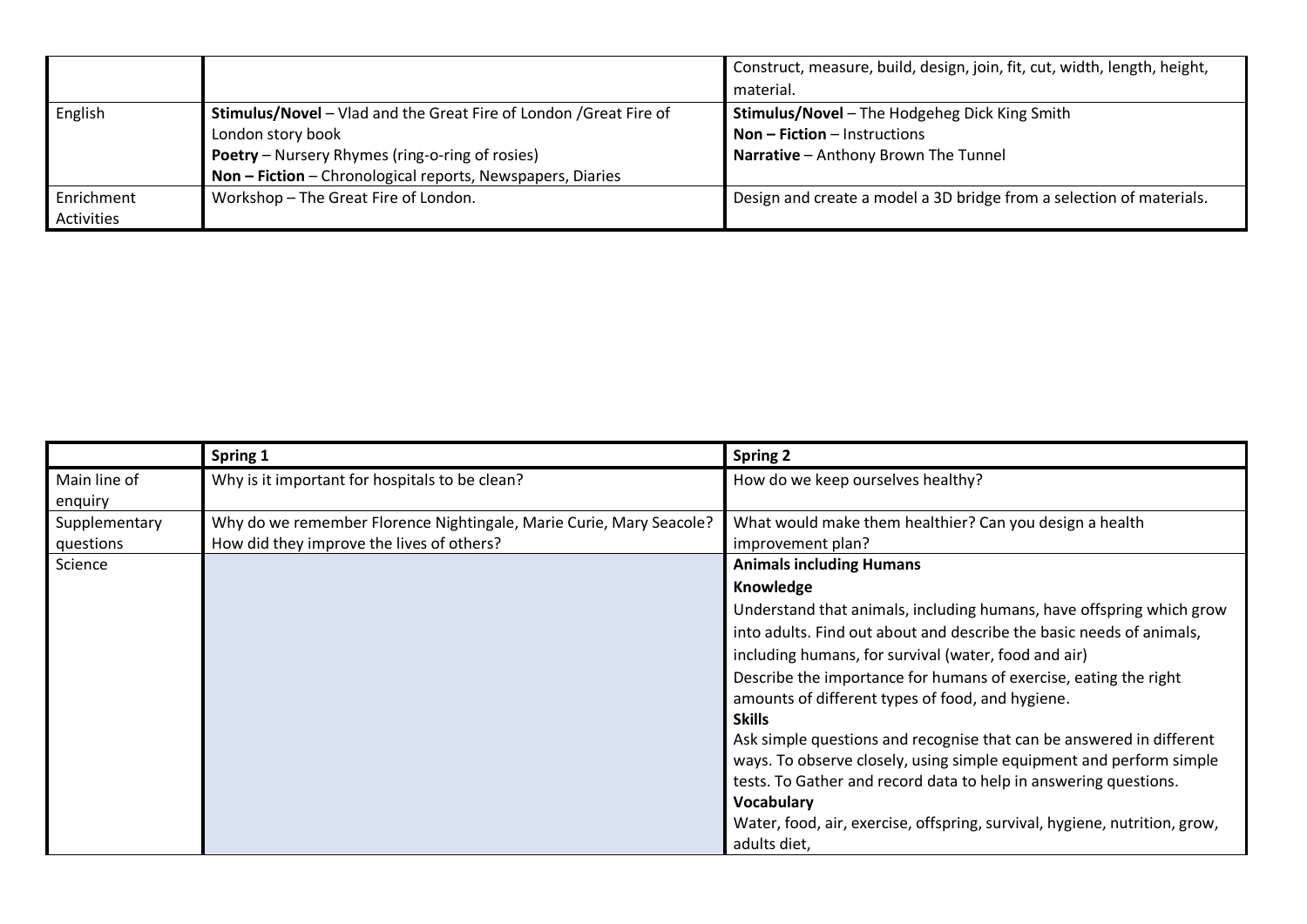| History   | <b>Significant Individuals</b><br>Knowledge<br>Study Mary Seacole, Florence Nightingale, and Marie Curie - people<br>with significant achievements and compare life then & now. To<br>appreciate how these people influenced changes in hospital care and<br>medicine today.<br><b>Skills</b><br>To use phrases and words like: 'before', 'after', 'past', 'present', 'then'<br>and 'now'; in my historical learning. To explain why someone in the past<br>acted in the way they did. To ask and answer questions and use ways to<br>find out about the past (research, internet, books). Use a wide<br>vocabulary of everyday historical terms.<br><b>Vocabulary</b><br>Hospital, God, Crimean War, Scutari, nurse, clean, dirty, medal, Red<br>Cross, 1870, 1910, British Army, casualties, educated, England, financial<br>support, nursing school, parents, professional, soldiers, wealthy,<br>rejected, poor health, free from slavery, Jamaica, scientist, Nobel Prize,<br>radioactive, x-ray, mobile x-ray. |                                                                                                                                                                                                                                                                                                                                                                                                                                                                                                                                                                                                                                                                                                                                                                                                                                                                                                                                                                                                             |
|-----------|----------------------------------------------------------------------------------------------------------------------------------------------------------------------------------------------------------------------------------------------------------------------------------------------------------------------------------------------------------------------------------------------------------------------------------------------------------------------------------------------------------------------------------------------------------------------------------------------------------------------------------------------------------------------------------------------------------------------------------------------------------------------------------------------------------------------------------------------------------------------------------------------------------------------------------------------------------------------------------------------------------------------|-------------------------------------------------------------------------------------------------------------------------------------------------------------------------------------------------------------------------------------------------------------------------------------------------------------------------------------------------------------------------------------------------------------------------------------------------------------------------------------------------------------------------------------------------------------------------------------------------------------------------------------------------------------------------------------------------------------------------------------------------------------------------------------------------------------------------------------------------------------------------------------------------------------------------------------------------------------------------------------------------------------|
| Geography | Significant Individuals and where they came from and travelled to.<br>Knowledge<br>As well as the countries, continents and oceans studied at this key stage,<br>understand geographical similarities and differences through studying<br>the human and physical geography of a small area of the United<br>Kingdom, and of a small area in a contrasting non-European country<br>identify seasonal and daily weather patterns in the United Kingdom<br>and the location of hot and cold areas of the world in relation to the<br>Equator and the North and South Poles<br><b>Skills</b><br>use world maps, atlases and globes to identify the United Kingdom and<br>its countries, as well as the countries, continents and oceans studied at<br>this key stage<br><b>Vocabulary</b><br>Country, continent, ocean, Scutari, London, Florence, weather, sea, land,                                                                                                                                                   | Capital cities of the United Kingdom.<br>Knowledge<br>Name, locate and identify characteristics of the four countries and<br>capital cities of the United Kingdom and its surrounding seas<br>use world maps, atlases and globes to identify the United Kingdom and<br>its countries,<br><b>Skills</b><br>Use world maps, atlases and globes to identify the United Kingdom and<br>its countries, Use aerial images and plan perspectives to recognize<br>landmarks and basic physical features. Identify key features of a location<br>to say whether it is a city, town, village, coastal or rural area. Use simple<br>compass directions (North, South, East and West) and locational and<br>directional language [for example, near and far; left and right], to<br>describe the location of features and routes on a map<br><b>Vocabulary</b><br>London, Belfast, Cardiff, Edinburgh, England, Wales, Scotland, Northern<br>Island, United Kingdom, city, town, capital city, village, rural, coastal. |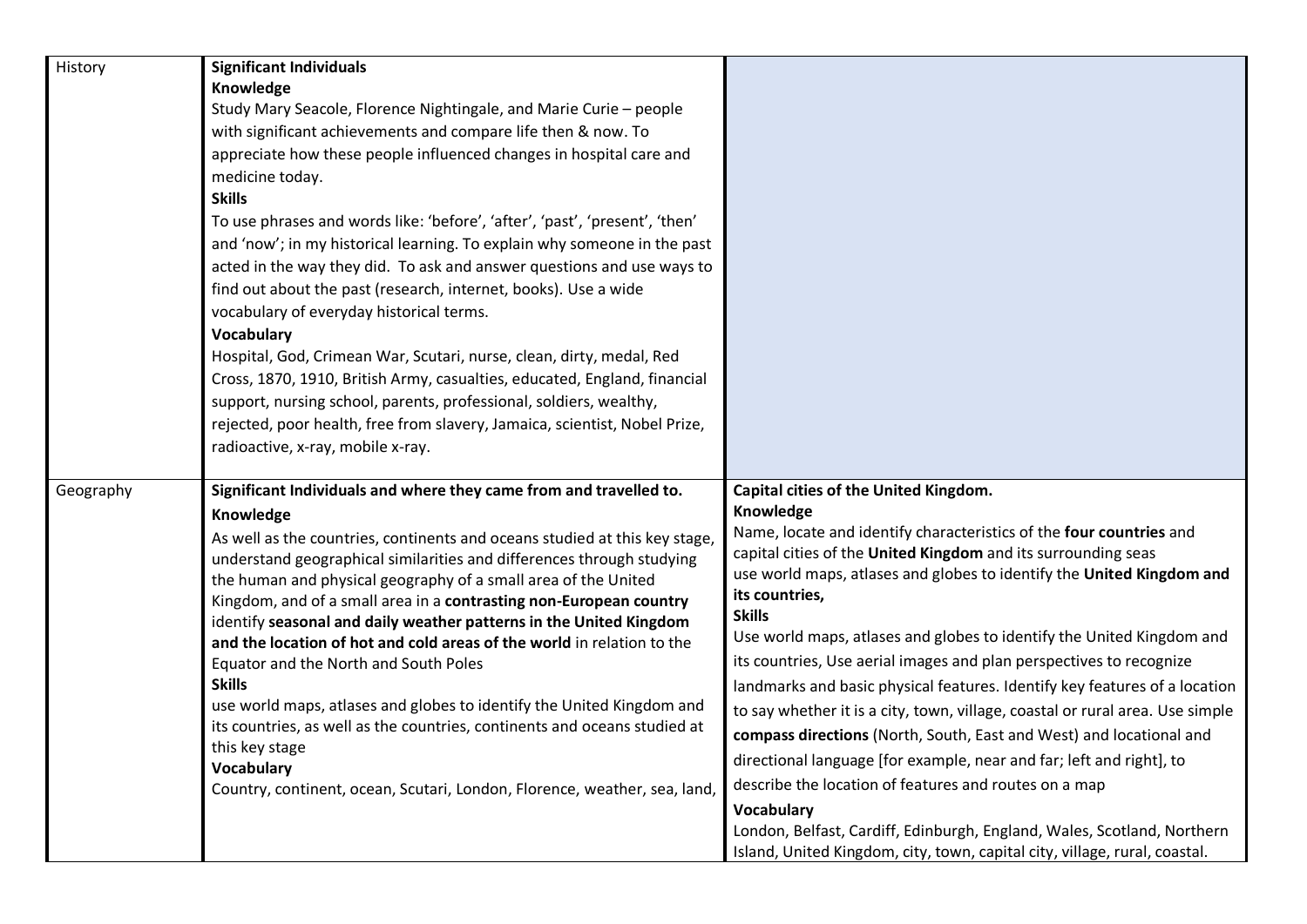| Art / DT                 | Picasso Study - Abstract Art<br>Knowledge<br>To study the work of the artist Picasso and his style of drawing and<br>painting. To explore the ways in which Picasso created paintings using<br>Cubism and also the use of Colours to convey moods in his work.<br><b>Skills</b><br>Use a range of drawing materials in order to create portraits, mood<br>paintings and still lives in the style of Picasso.<br><b>Vocabulary</b><br>Observation, portrait, figure, cubism, facial features, still-life, colour,<br>pattern, line and shape.<br>Create large maps of Britain and the Crimea using a range of materials | <b>Puppets</b><br>Textiles offer children a really creative opportunity to develop a wide range of<br>skills and link to cross-curricular projects as well as valuable life skills.<br>Knowledge<br>To be able to sew using a simple running stitch or blanket stitch. To know how<br>to thread a needle. Name and identify which materials and tools they need/use<br>for this task.<br><b>Skills</b><br>Explore and evaluate a range of existing animal puppets. Create a written /<br>drawing for a design with clear annotation. Create and/or use a<br>template/pattern to cut out puppet pieces. Use tools (needles/scissors) and<br>equipment safely to effect an appealing, purposeful and functional design.<br>Vocabulary |
|--------------------------|------------------------------------------------------------------------------------------------------------------------------------------------------------------------------------------------------------------------------------------------------------------------------------------------------------------------------------------------------------------------------------------------------------------------------------------------------------------------------------------------------------------------------------------------------------------------------------------------------------------------|-------------------------------------------------------------------------------------------------------------------------------------------------------------------------------------------------------------------------------------------------------------------------------------------------------------------------------------------------------------------------------------------------------------------------------------------------------------------------------------------------------------------------------------------------------------------------------------------------------------------------------------------------------------------------------------------------------------------------------------|
|                          |                                                                                                                                                                                                                                                                                                                                                                                                                                                                                                                                                                                                                        | Puppet, design, template, pattern, joining, sewing, materials, running stitch,<br>blanket stitch, thread(ing), needle                                                                                                                                                                                                                                                                                                                                                                                                                                                                                                                                                                                                               |
| English                  | Stimulus: Vlad and Florence Nightingale.<br>Non-Fiction: Letter writing, Information texts                                                                                                                                                                                                                                                                                                                                                                                                                                                                                                                             | Stimulus: The Twits / George's marvellous Medicine<br>Poetry: George's marvellous medicine for a spell poem.<br>Non-Fiction: Letter writing<br>Narrative: Story Writing including Character Descriptions                                                                                                                                                                                                                                                                                                                                                                                                                                                                                                                            |
| Enrichment<br>Activities | <b>Gunnersbury Park Trip</b>                                                                                                                                                                                                                                                                                                                                                                                                                                                                                                                                                                                           | Making smoothies/healthy sandwich<br>Promoting a healthy lifestyle, Healthy Meal Instructions                                                                                                                                                                                                                                                                                                                                                                                                                                                                                                                                                                                                                                       |

|               | Summer 1                                                  | Summer 2                                                              |
|---------------|-----------------------------------------------------------|-----------------------------------------------------------------------|
| Main line of  | Where would you prefer to live, England or the Caribbean? | How does the environment affect a plant and animals survival?         |
| enguiry       |                                                           |                                                                       |
| Supplementary | What was it like to move from the Caribbean to Britain?   | What eats these Plants? How are plants affected by their environment? |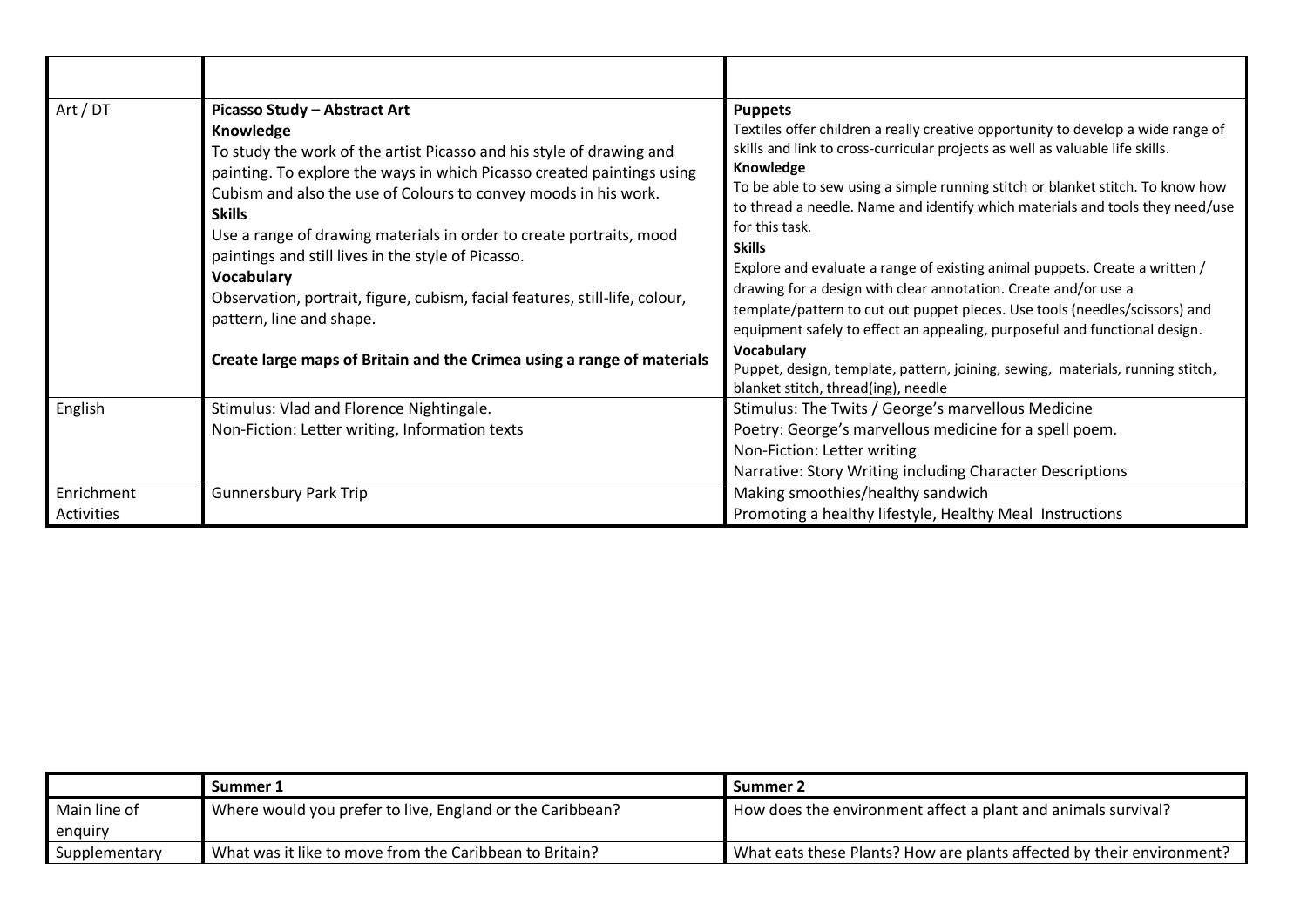| questions                            |                                                                                                                                                                                                                                                                                                                                                                                                                                                                                                                                                                                                    | How do plants contribute to the environment and the animals that are                                                                                                                                                                                                                                                                                                                                                                                                                                                                                                                                                                                                                                                                         |
|--------------------------------------|----------------------------------------------------------------------------------------------------------------------------------------------------------------------------------------------------------------------------------------------------------------------------------------------------------------------------------------------------------------------------------------------------------------------------------------------------------------------------------------------------------------------------------------------------------------------------------------------------|----------------------------------------------------------------------------------------------------------------------------------------------------------------------------------------------------------------------------------------------------------------------------------------------------------------------------------------------------------------------------------------------------------------------------------------------------------------------------------------------------------------------------------------------------------------------------------------------------------------------------------------------------------------------------------------------------------------------------------------------|
|                                      |                                                                                                                                                                                                                                                                                                                                                                                                                                                                                                                                                                                                    | found there? Why are some countries hot and others cold?                                                                                                                                                                                                                                                                                                                                                                                                                                                                                                                                                                                                                                                                                     |
| Science<br>healthy.<br><b>Skills</b> | <b>Plants, Seeds and Bulbs</b><br>Knowledge<br>To know seeds and bulbs grow into mature plants and include how<br>plants need water, light and a suitable temperature to grow and stay<br>Compare things that are living and dead. Observe and describe how<br>seeds and bulbs grow. Describe how plants need water light and<br>suitable temperature to grow and stay healthy and set up comparative<br>test. To record data to help to answer questions. To use the local                                                                                                                        | Living things (plants and animals) and their habitats<br>Knowledge<br>To know all living things have certain characteristics that are essential<br>for keeping them alive and healthy. To also understand 'habitat' (a<br>natural environment or home of a variety of plants and animals) and<br>'micro-habitat' (a very small habitat, for example for woodlice under<br>stones, logs or leaf litter).<br><b>Skills</b><br>To be able to work scientifically by: sorting and classifying things<br>according to whether they are living, dead or were never alive. Identify                                                                                                                                                                 |
|                                      | environment to make observations and comparisons of different plants.<br><b>Vocabulary</b><br>germination, stem, leaves, bulb, seed, flower, fruit, root and shoot. seed<br>dispersal by humans, animals, birds and wind                                                                                                                                                                                                                                                                                                                                                                           | that most living things live in habitats to which they are suited and<br>describe how different habitats provide for the basic needs of different<br>kinds of animals and plants, and how they depend on each other. To<br>identify and name a variety of plants and animals in their habitats,<br>including micro-habitats. Describe how animals obtain their food from<br>plants and other animals, using the idea of a simple food chain, and<br>identify and name different sources of food.<br><b>Vocabulary</b><br>living dead, never alive, habitats, micro-habitats, food chain, alive, logs<br>leaf, under bushes, shelter, seashore, woodland, ocean, rainforest,<br>conditions hot/ warm/ cold dry/ damp/ wet bright/ shade/ dark |
| History                              | Compare and Contract - England and the Caribbean<br>Knowledge<br>To know changes within living memory. Where appropriate, these<br>should be used to reveal aspects of change in national life (link to<br>immigration)<br><b>Skills</b><br>Look at significant historical events, people and places in their own<br>locality (investigate any prominent Caribbean immigrants that settled in<br>west London, what influences they had?)<br><b>Vocabulary</b><br>Windrush, migration, jobs, travel, ocean liner, seas, capital city, paved<br>with gold, hopes and dreams, weather, food, poverty, |                                                                                                                                                                                                                                                                                                                                                                                                                                                                                                                                                                                                                                                                                                                                              |
| Geography                            | Compare and Contract - England and the Caribbean<br>Knowledge<br>To know the similarities and differences through studying the human                                                                                                                                                                                                                                                                                                                                                                                                                                                               |                                                                                                                                                                                                                                                                                                                                                                                                                                                                                                                                                                                                                                                                                                                                              |